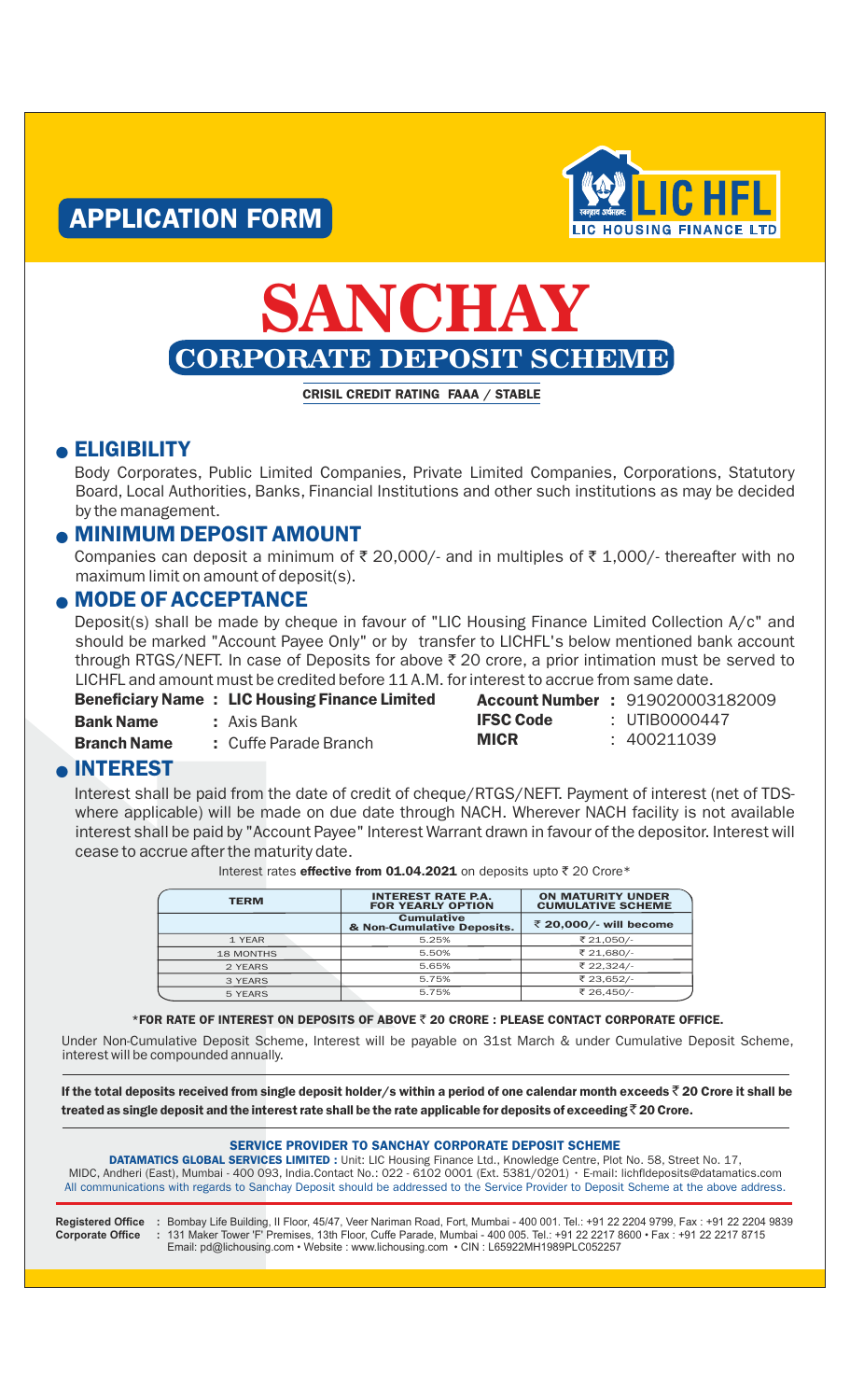

**Registered Office Corporate Office Email**

**: :**

**:** Bombay Life Building, II Floor, Veer Nariman Road, Fort, Mumbai - 400 001. 131 Maker Tower 'F' Wing, 13th Floor, Cuffe Parade, Mumbai - 400 005. pd@lichousing.com • Website : www.lichousing.com

## **• TAX DEDUCTION**

Income tax will be deducted at source in accordance with Section 194 A of the Income Tax Act, 1961, from the interest payable when the aggregate amount of interest exceeds Rs.5,000/- in a financial year.In case of cumulative interest,tax will be deducted on the date of credit/payment whichever is earlier.

### <sup>l</sup> RENEWAL & REPAYMENT

For both renewal and repayment of the deposit the duly discharged deposit receipt must be surrendered to LICHFL Ltd at least 15 days before the due date of maturity. In case of renewal a fresh application form is also required to be submitted along with the discharged deposit receipt & relevant KYC documents.

### <sup>l</sup> KNOW YOUR CUSTOMER (KYC) COMPLIANCE

In terms of the Prevention of Money Laundering Act, 2002, the rules notified thereunder and KYC Guidelines issued by Reserve Bank of India, every depositor is required to comply with the KYC guidelines by submitting the required documents as mentioned on the Application Form.

#### **• MISCELLANEOUS**

- √ Agents are not authorized to accept cash or issue receipt on behalf of LIC Housing Finance Limited. Please ensure that the Agent's name and code number allotted by the Company is clearly mentioned to enable payment of brokerage. Application Forms received without name and code number of the agent in the Application Form will not be considered for payment of brokerage. Brokerage will be paid to the agents at the rate decided by the management from time to time.
- $\checkmark$  The Company reserves the right to alter or amend from time to time the terms and conditions without assigning any reason if so required by NHB regulations/Government Regulations/Guide lines.
- ✔ Brokerage will be paid only to agents appointed by the company. No brokerage will be paid to the Agent for deposits held in their own name.
- Geposit Receipts & Warrants will be sent to the first depositor by post/courier. LIC Housing Finance Limited will not be responsible for non-receipt/loss or any delay in transit,
- √ In case of loss/misplacement of Deposit Receipts / Warrants, relevant legal procedures will have to be complied.
- ✔ Change of address of the depositor should be intimated to Datamatics Global Services Limited.
- ✔ Acceptance of deposits is subject to Mumbai jurisdiction only.
- $\checkmark$  The deposits solicited of the company are not insured.
- $\checkmark$  The deposits accepted by the company are unsecured & rank pari passu with other unsecured liabilities, save & except the floating charge created on the statutory liquid assets maintained in terms of sub-sections (1) & (2) of Section 29B of the National Housing Bank Act, 1987, as may be prescribed by NHB, from time to time.
- $\checkmark$  Deposit(s) with LICHFL are not transferable. LICHFL reserves the right to change, amend, add, or delete the Terms and Conditions of the scheme without any notice or reject the application without assigning any reason.
- $\checkmark$  All the deposit holders placing deposit with the company are compulsorily required to provide LEI Number (Legal Entity Identifier Number) for transaction ₹50 Crore & above.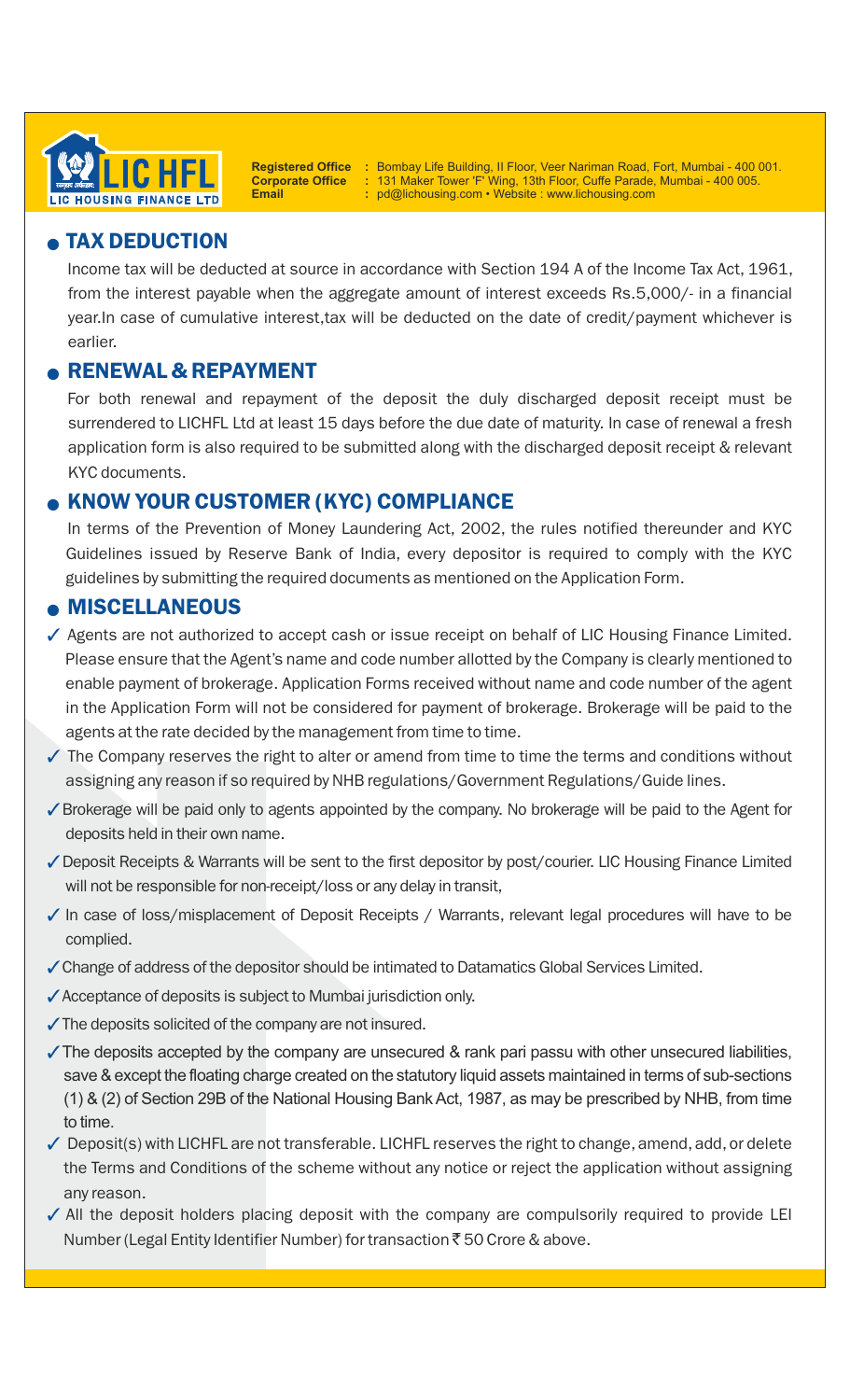**Agent /Agency's Name :**

**Code No.:**



## DEPOSIT APPLICATION FORM FOR CORPORATES

| PLEASE USE BLOCK LETTERS AND TICK $\sqrt{\left  N \right }$ appropriate places (preferably in Black INK)                                                                                                                                                                                                                                                                                                                                                         |                                   |                                                                                                                                                      |                                          | Date: $\overline{\phantom{a}}$                                                                                                                                                                |  |
|------------------------------------------------------------------------------------------------------------------------------------------------------------------------------------------------------------------------------------------------------------------------------------------------------------------------------------------------------------------------------------------------------------------------------------------------------------------|-----------------------------------|------------------------------------------------------------------------------------------------------------------------------------------------------|------------------------------------------|-----------------------------------------------------------------------------------------------------------------------------------------------------------------------------------------------|--|
| We apply                                                                                                                                                                                                                                                                                                                                                                                                                                                         |                                   | placement/ renewal of a deposit of the value of Rs.                                                                                                  | at                                       | Branch for a                                                                                                                                                                                  |  |
| period of                                                                                                                                                                                                                                                                                                                                                                                                                                                        |                                   | months/years earning interest @                                                                                                                      | % p.a.                                   |                                                                                                                                                                                               |  |
| <b>CATEGORY</b>                                                                                                                                                                                                                                                                                                                                                                                                                                                  | Public Ltd. Company   Corporation | Statutory Boards<br>Local Authority                                                                                                                  | Banks &<br><b>Financial Institutions</b> | Pvt. Ltd. Company<br>Others _                                                                                                                                                                 |  |
| <b>PRODUCT OPTIONS:</b>                                                                                                                                                                                                                                                                                                                                                                                                                                          | Cumulative                        | Non Cumulative FOLIO / KYC NO                                                                                                                        |                                          |                                                                                                                                                                                               |  |
| Name (in Block Letters) as appearing in PAN Card                                                                                                                                                                                                                                                                                                                                                                                                                 |                                   | CIN:                                                                                                                                                 |                                          |                                                                                                                                                                                               |  |
|                                                                                                                                                                                                                                                                                                                                                                                                                                                                  |                                   |                                                                                                                                                      |                                          |                                                                                                                                                                                               |  |
|                                                                                                                                                                                                                                                                                                                                                                                                                                                                  |                                   |                                                                                                                                                      |                                          |                                                                                                                                                                                               |  |
| Income-tax Permanent Account No. (PAN):                                                                                                                                                                                                                                                                                                                                                                                                                          |                                   |                                                                                                                                                      | (Attach a copy of Pan Card)              | Tax to be deducted<br><b>Yes</b><br>lNo                                                                                                                                                       |  |
| Tax Status:<br>Non-exempt                                                                                                                                                                                                                                                                                                                                                                                                                                        | Exempt                            | Order u/s 197 of I-tax Act, 1961                                                                                                                     | Order u/s 10 of I-tax act, 1961          |                                                                                                                                                                                               |  |
| New customers are required to submit certified true copy of the following documents to comply with KYC requirements:                                                                                                                                                                                                                                                                                                                                             |                                   |                                                                                                                                                      |                                          |                                                                                                                                                                                               |  |
| 1. Certificate of incorporation/registration and Memorandum & Articles of Association.                                                                                                                                                                                                                                                                                                                                                                           |                                   |                                                                                                                                                      |                                          |                                                                                                                                                                                               |  |
| 2. Resolution passed by the Board of Directors authorizing its personnel to enter into transactions/ agreements and to open and operate bank accounts on its behalf, their names and<br>specimen signature(s).                                                                                                                                                                                                                                                   |                                   |                                                                                                                                                      |                                          |                                                                                                                                                                                               |  |
| 3. PAN allotment letter/ PAN Card of the company.                                                                                                                                                                                                                                                                                                                                                                                                                |                                   |                                                                                                                                                      |                                          |                                                                                                                                                                                               |  |
| 4. Latest telephone/ electricity bill or bank account statement and a cancelled cheque.                                                                                                                                                                                                                                                                                                                                                                          |                                   |                                                                                                                                                      |                                          | 5.An officially valid document (PAN, passport, driving license, Voter's Identity Card, Aadhaar Card) identifying the directors, employees and persons authorised for such transactions and    |  |
| their addresses.                                                                                                                                                                                                                                                                                                                                                                                                                                                 |                                   |                                                                                                                                                      |                                          |                                                                                                                                                                                               |  |
| <b>PAYMENT DETAILS</b>                                                                                                                                                                                                                                                                                                                                                                                                                                           |                                   |                                                                                                                                                      |                                          |                                                                                                                                                                                               |  |
| Cheque No.                                                                                                                                                                                                                                                                                                                                                                                                                                                       | RTGS/NEFT-UTR No.:                |                                                                                                                                                      |                                          |                                                                                                                                                                                               |  |
| Dated                                                                                                                                                                                                                                                                                                                                                                                                                                                            | <b>BANK NAME:</b>                 |                                                                                                                                                      | Deposit Amount Rs.: _                    |                                                                                                                                                                                               |  |
| If Renewal:<br>Old Deposit Receipt No.                                                                                                                                                                                                                                                                                                                                                                                                                           |                                   | Maturing On                                                                                                                                          | For ₹                                    |                                                                                                                                                                                               |  |
| Renewal Amount ₹                                                                                                                                                                                                                                                                                                                                                                                                                                                 |                                   | Additional Amount ₹                                                                                                                                  |                                          |                                                                                                                                                                                               |  |
| <b>BANK DETAILS</b><br>Bank A/c. No.                                                                                                                                                                                                                                                                                                                                                                                                                             |                                   |                                                                                                                                                      | MICR Code:                               |                                                                                                                                                                                               |  |
| <b>IFSC Code</b>                                                                                                                                                                                                                                                                                                                                                                                                                                                 |                                   | Name of the Bank:                                                                                                                                    |                                          |                                                                                                                                                                                               |  |
| Legal Entity Identifier Number (For deposit of ₹50 Crore and above.)                                                                                                                                                                                                                                                                                                                                                                                             |                                   |                                                                                                                                                      |                                          | Branch:                                                                                                                                                                                       |  |
|                                                                                                                                                                                                                                                                                                                                                                                                                                                                  |                                   |                                                                                                                                                      |                                          | The above Bank account information must match with the cheque / RTGS / NEFT instructions issued for placing the deposit. Also please note that LICHFL will credit interest payment, repayment |  |
|                                                                                                                                                                                                                                                                                                                                                                                                                                                                  |                                   | proceeds (including accumulated interest) to the above bank account through NEFT/RTGS upon the depositor submitting discharged receipt for the same. |                                          |                                                                                                                                                                                               |  |
|                                                                                                                                                                                                                                                                                                                                                                                                                                                                  |                                   | <b>DECLARATION</b>                                                                                                                                   |                                          |                                                                                                                                                                                               |  |
| We hereby declare that name of company/institution mentioned in our application is the beneficial owner of this deposit and as such the company /institution should be treated as the payee for the purpose of tax deduction u<br>Tax Act, 1961. We hereby agree to abide by the terms and conditions governing this deposit plan.                                                                                                                               |                                   |                                                                                                                                                      |                                          |                                                                                                                                                                                               |  |
| We have gone through the financial and other statements/particulars/representations furnished/made by the Corporation and after carefui consideration we are making the deposit with the Corporation at our own risk and volit<br>We further declare that, we are authorized to make this deposit and that the amount kept in the deposit is through legitimate source and does not involve directly or indirectly any proceeds of schedule of offence and/or is |                                   |                                                                                                                                                      |                                          |                                                                                                                                                                                               |  |
| contravention or evasion of the provisions of the Prevention of Money Laundering Act, 2002 and any Rules, Regulations, Notifications, Guidelines or Directions thereunder, as amended from time to time. We shall provide any<br>operate in any investigation as and when required by the Corporation in accordance to the applicable Law. We further affirm that the information/details provided by us are true and correct in all respect and nothing has be  |                                   |                                                                                                                                                      |                                          |                                                                                                                                                                                               |  |
|                                                                                                                                                                                                                                                                                                                                                                                                                                                                  |                                   | Name of Authorised Signatories with Tel. No.                                                                                                         |                                          | <b>Signatures of Authorised Signatories</b>                                                                                                                                                   |  |
| i) Name                                                                                                                                                                                                                                                                                                                                                                                                                                                          |                                   |                                                                                                                                                      |                                          |                                                                                                                                                                                               |  |
|                                                                                                                                                                                                                                                                                                                                                                                                                                                                  |                                   | Tel.:                                                                                                                                                |                                          |                                                                                                                                                                                               |  |
| ii) Name                                                                                                                                                                                                                                                                                                                                                                                                                                                         |                                   |                                                                                                                                                      |                                          |                                                                                                                                                                                               |  |
| iii) Name                                                                                                                                                                                                                                                                                                                                                                                                                                                        |                                   | Tel.:                                                                                                                                                |                                          |                                                                                                                                                                                               |  |
|                                                                                                                                                                                                                                                                                                                                                                                                                                                                  |                                   | Tel.:                                                                                                                                                |                                          |                                                                                                                                                                                               |  |
|                                                                                                                                                                                                                                                                                                                                                                                                                                                                  |                                   |                                                                                                                                                      |                                          |                                                                                                                                                                                               |  |
| <b>FOR OFFICE USE ONLY</b><br>Deposit Receipt No.                                                                                                                                                                                                                                                                                                                                                                                                                | Date of Receipt                   | Date of Deposit                                                                                                                                      | Checked by                               | Authorised by                                                                                                                                                                                 |  |
|                                                                                                                                                                                                                                                                                                                                                                                                                                                                  |                                   |                                                                                                                                                      |                                          |                                                                                                                                                                                               |  |
|                                                                                                                                                                                                                                                                                                                                                                                                                                                                  |                                   |                                                                                                                                                      |                                          |                                                                                                                                                                                               |  |
|                                                                                                                                                                                                                                                                                                                                                                                                                                                                  |                                   |                                                                                                                                                      |                                          |                                                                                                                                                                                               |  |
|                                                                                                                                                                                                                                                                                                                                                                                                                                                                  |                                   |                                                                                                                                                      |                                          |                                                                                                                                                                                               |  |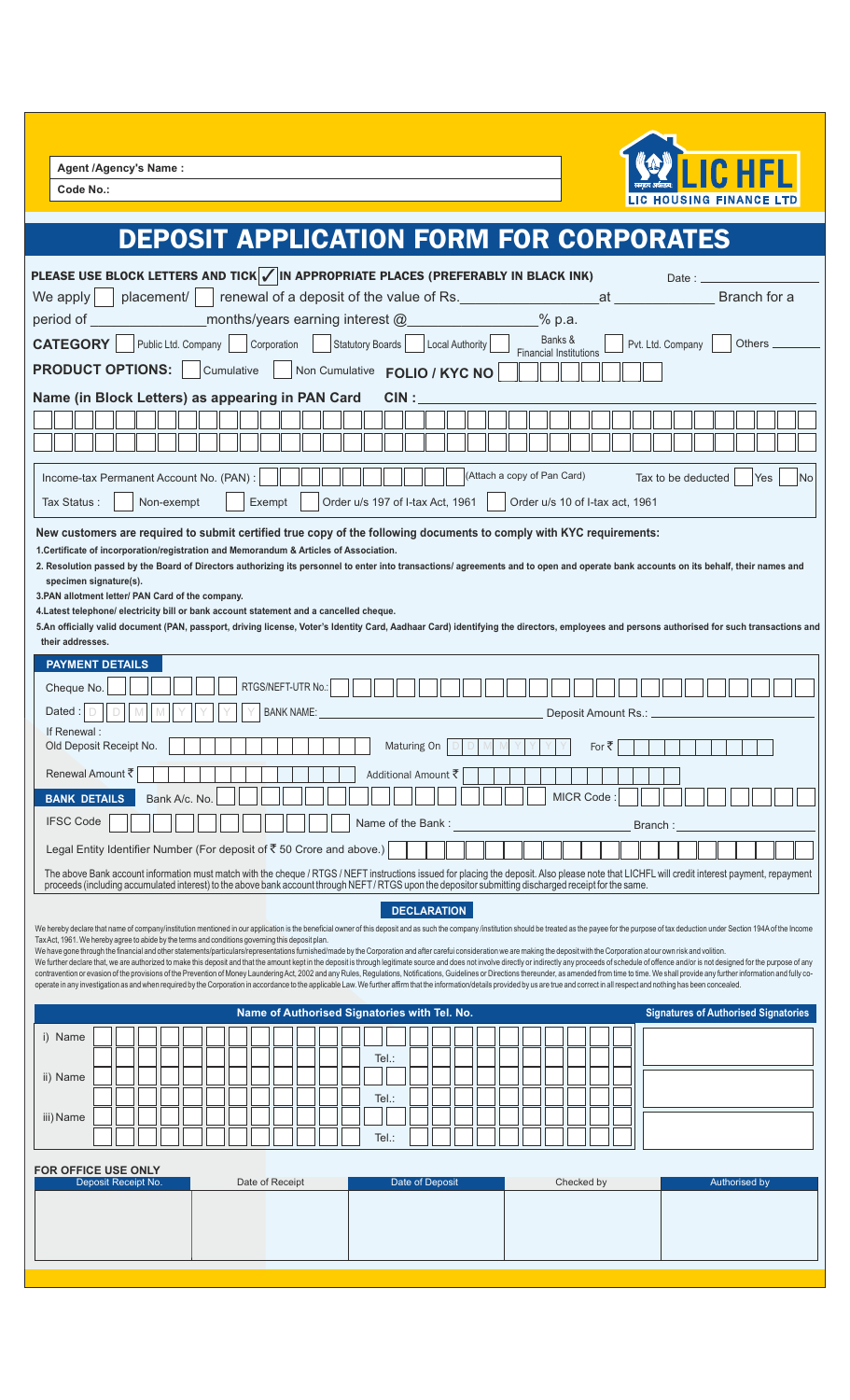#### KNOW YOUR CUSTOMER (KYC) APPLICATION FORM. LEGAL ENTITY / OTHER THAN INDIVIDUALS



| <b>ENTITY DETAILS</b>                                                                                                                                                            |  |  |  |  |  |  |
|----------------------------------------------------------------------------------------------------------------------------------------------------------------------------------|--|--|--|--|--|--|
| Name:                                                                                                                                                                            |  |  |  |  |  |  |
| (As per<br>PAN)                                                                                                                                                                  |  |  |  |  |  |  |
| <b>Public Limited Company</b><br>Private Limited Company<br>Corporation<br><b>Statutory Board</b><br>Local Authorities<br>Banks<br><b>Financial Institutions</b>                 |  |  |  |  |  |  |
| Section & Company<br>Other such Institution as may be decided by the Management. Please Specify.                                                                                 |  |  |  |  |  |  |
| Entity Constitution Type:<br>(Please refer instruction B at the end)                                                                                                             |  |  |  |  |  |  |
| Date of Birth / Incorporation<br>Date of Commencement of Business                                                                                                                |  |  |  |  |  |  |
| Place of Incorporation/Formation<br>Country of Incorporation/Formation<br>TIN or Equivalent Issuing Country                                                                      |  |  |  |  |  |  |
| (Attach a copy of Pan Card)<br>TIN/GST Registration Number:<br>PAN:                                                                                                              |  |  |  |  |  |  |
| <b>PROOF OF IDENTITY</b>                                                                                                                                                         |  |  |  |  |  |  |
| Officially Valid Document(s)<br>Certificate of Incorporation/Formation<br><b>Registration Certificate</b><br>Memorandum and Articles of Association                              |  |  |  |  |  |  |
| <b>Resolution of Board</b><br>Power of Attorney granted by its Manager, officers or employees to transact on its behalf                                                          |  |  |  |  |  |  |
| <b>ADDRESS</b>                                                                                                                                                                   |  |  |  |  |  |  |
| Registered Office Address/Place of Business -                                                                                                                                    |  |  |  |  |  |  |
| <b>Registration Certificate</b><br><b>Other Documents</b><br>Proof of Address:<br>Certificate of Incorporation/Formation                                                         |  |  |  |  |  |  |
| Line $1 -$                                                                                                                                                                       |  |  |  |  |  |  |
| Line $2 -$<br>Line 3                                                                                                                                                             |  |  |  |  |  |  |
| City / Town / Village<br>Pin/Post Code<br><b>District</b>                                                                                                                        |  |  |  |  |  |  |
| State/UT Code :<br>Country:                                                                                                                                                      |  |  |  |  |  |  |
|                                                                                                                                                                                  |  |  |  |  |  |  |
| LOCAL ADDRESS IN INDIA (If different from above)                                                                                                                                 |  |  |  |  |  |  |
| Line $1 -$                                                                                                                                                                       |  |  |  |  |  |  |
| Line 2 -                                                                                                                                                                         |  |  |  |  |  |  |
| Line 3 -                                                                                                                                                                         |  |  |  |  |  |  |
| City / Town / Village<br>Pin/Post Code -<br>District -                                                                                                                           |  |  |  |  |  |  |
| State/UT Code :<br>Country:                                                                                                                                                      |  |  |  |  |  |  |
| CONTACT DETAILS (All Communications will be sent to Mobile Number/Email-Id provided may be used)                                                                                 |  |  |  |  |  |  |
| Tel.(0)<br>STD Code<br>Fax                                                                                                                                                       |  |  |  |  |  |  |
| Mobile<br>Email Id                                                                                                                                                               |  |  |  |  |  |  |
| Email Id<br>Mobile                                                                                                                                                               |  |  |  |  |  |  |
|                                                                                                                                                                                  |  |  |  |  |  |  |
| <b>REMARKS (If any)</b>                                                                                                                                                          |  |  |  |  |  |  |
|                                                                                                                                                                                  |  |  |  |  |  |  |
|                                                                                                                                                                                  |  |  |  |  |  |  |
| <b>APPLICANT DECLARATION</b>                                                                                                                                                     |  |  |  |  |  |  |
| I hereby declare that the details furnished above are true and correct to the best of my knowledge and belief and I undertake to inform you of any                               |  |  |  |  |  |  |
| changes therein, immediately. Incase any of the above information is found to be false or untrue or misleading or misrepresenting, I am aware<br>that I maybe held liable for it |  |  |  |  |  |  |
| I hereby declare consent to receiving information from Central KYC Registry through SMS/Email on the above registered number/email address.                                      |  |  |  |  |  |  |
| Place:<br>Date:<br>Signature of the Authorised Person(s)                                                                                                                         |  |  |  |  |  |  |
| <b>ATTESTATION / FOR OFFICE USE ONLY</b>                                                                                                                                         |  |  |  |  |  |  |
| □ Certified Copies<br>Application type $\Box$ New<br>$\Box$ Update<br><b>Documents Received</b>                                                                                  |  |  |  |  |  |  |
| <b>KYC VERIFICATION CARRIED OUT BY</b><br><b>KYC Number</b>                                                                                                                      |  |  |  |  |  |  |
| Date:<br><b>INSTITUTION DETAILS</b>                                                                                                                                              |  |  |  |  |  |  |
| Emp. Name:                                                                                                                                                                       |  |  |  |  |  |  |
| Name<br>Emp. Code:                                                                                                                                                               |  |  |  |  |  |  |
| Emp. Desig. :<br>Code                                                                                                                                                            |  |  |  |  |  |  |
| Emp. Branch:                                                                                                                                                                     |  |  |  |  |  |  |
| [Employee Signature]<br>[Institution Stamp]                                                                                                                                      |  |  |  |  |  |  |